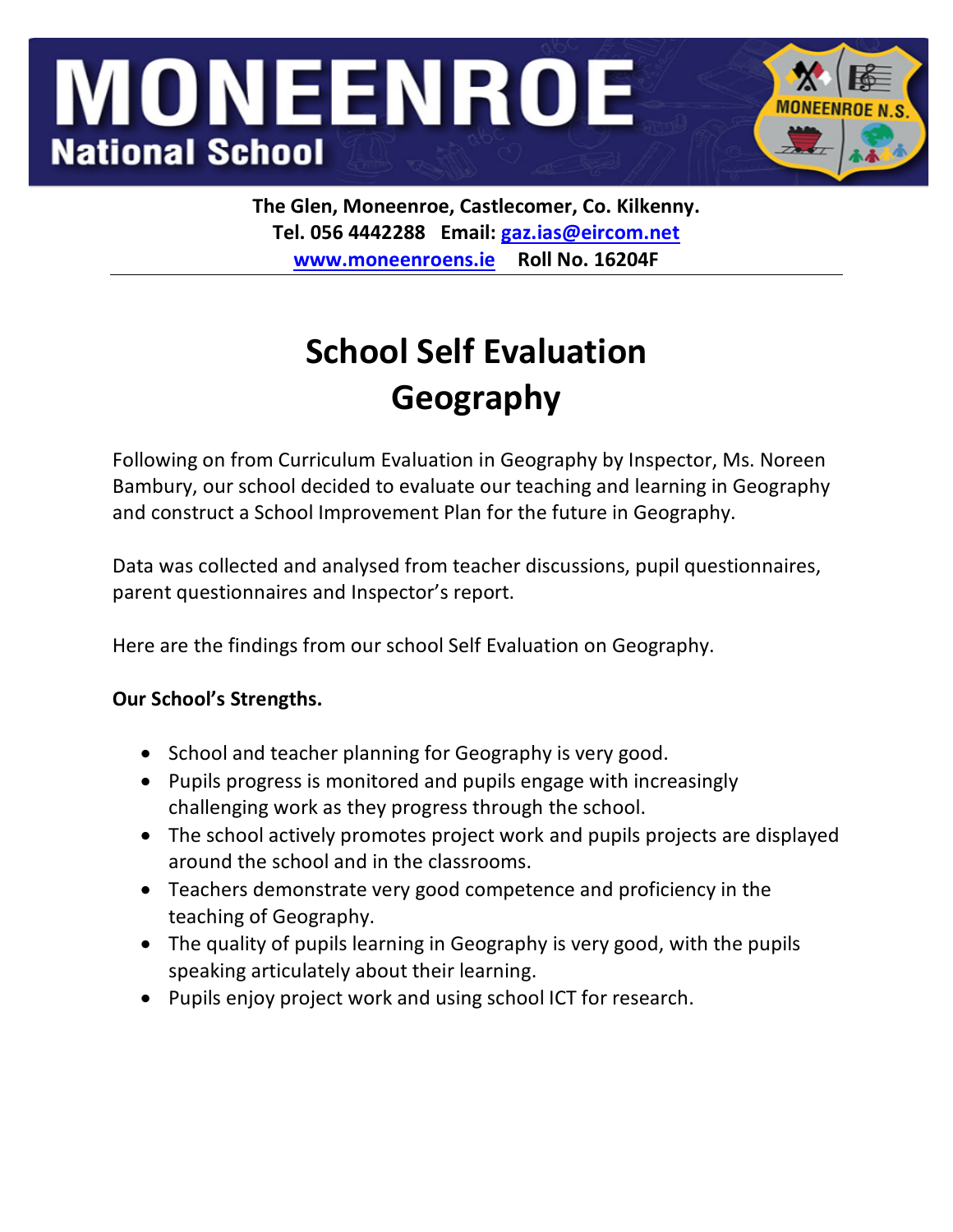#### **Areas which could be improved**

- More of a focus could be put on the development of pupils geographical investigation skills throughout the school.
- Pupils local geography knowledge is not at the same high level of their international geography knowledge.
- More activities could be promoted to portray geography as a fun subject in the eyes of the pupils.

#### **School Improvement Plan for Geography.**

Following on from teacher discussion, analysis of pupil questionnaires and reflection on Inspector's Curriculum Evaluation, our school will take the following 7 steps to enhance the teaching and learning of geography in our school in the future:

- 1. There will be increased assessment in geography (i.e. termly geography tests for all classes from 3rd to 6th and fortnightly tests on topics taught).
- 2. Principal Teacher, Deputy Principal and senior pupils will devise/construct a Moneenroe N.S Geographical Trail which will highlight and teach areas of Moneenroe geography and which can be taught every second year.
- 3. Maps of Kilkenny and Moneenroe/Clogh will be purchased and put up in the 3rd/4th and 5th/6th classrooms to enhance local geographical knowledge.
- 4. A local Historian/Geographer will be invited into our school to explain the different placenames/townlands meanings, to senior pupils (Logeinmneachs).
- 5. A group of geographical pupil quizzes on local, Irish, International geography will be organised early in June to allow pupils to enjoy geography in a fun setting.
- 6. Selected senior pupils from 5th/6th classrooms will construct a map of Kilkenny and Kilkenny Jigsaw for the Infant Room.
- 7. Our school will contact PDST support for instruction on how to further develop pupils' geographical investigation skills during geography lessons.
- 8. To stimulate pupil interest in Geography Facts, a 10/20 fact page of interesting geographical information facts will be sent home with all pupils to read with their parents in April of each year.